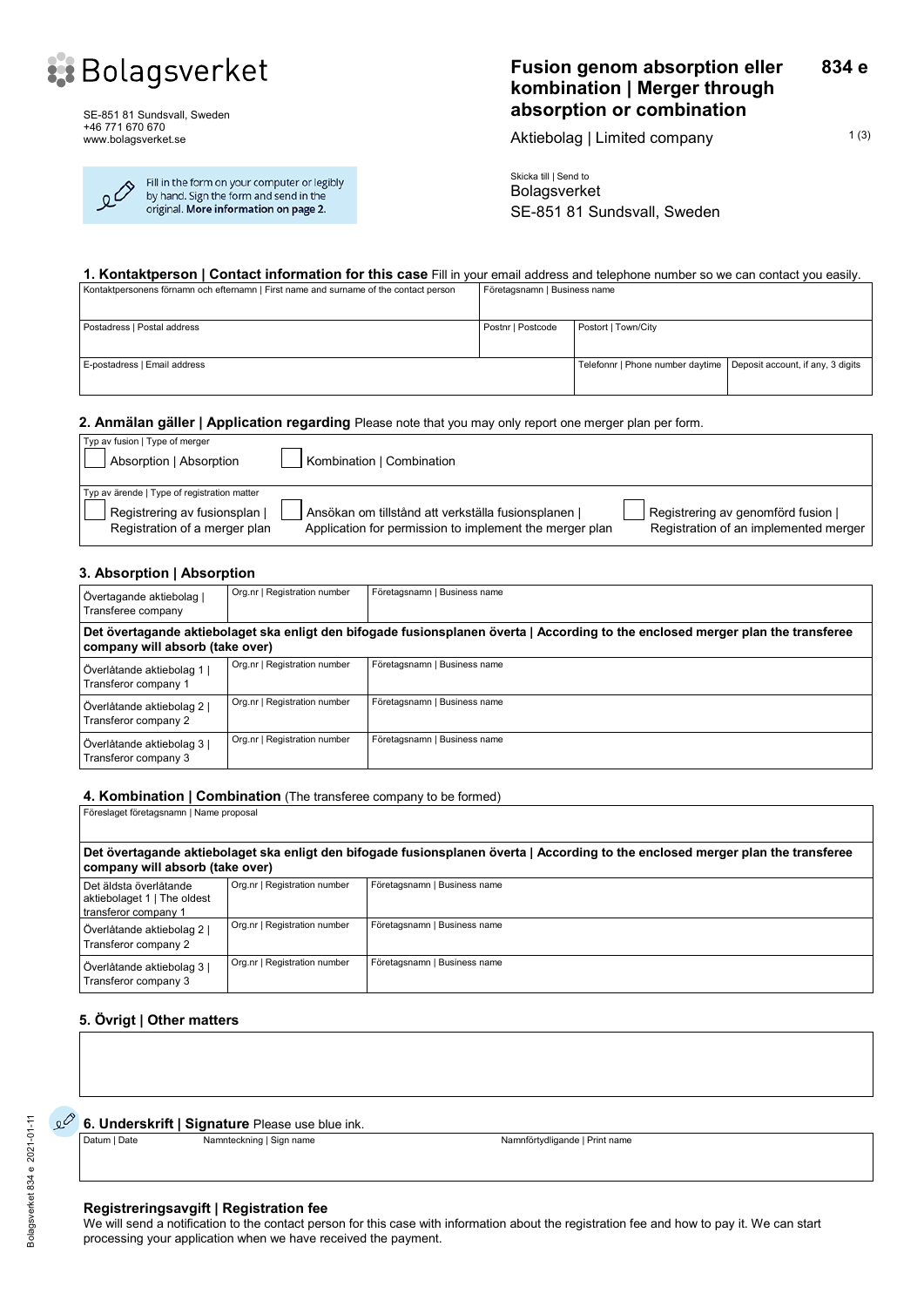# **Information**

**Use this form when reporting a merger through absorption or combination of a limited company. If you want to report a merger through absorption of a wholly-owned subsidiary, use the form Merger through absorption of wholly-owned subsidiary, number 831 e. More information is available on bolagsverket.se. Please note that all documents must be in Swedish. When the application has been registered we will send you a registration certificate in Swedish.** 



Please note that you can only report one merger plan per form.

## **1. Contact information for this case**

Fill in the contact information for this case. Please note that we usually send notifications by email. If you do not fill in an email address, we will send notifications by post.

If the contact person has a deposit account with Bolagsverket and wants to use it for payment of the registration fee, you must also fill in the three-digit account number.

## **2. Application regarding**

Mark the appropriate box for the application. Please note that you can only report one type of merger and one type of registration matter per form.

## **3. Absorption**

Fill in the company registration numbers and business names of the transferee company and the transferor companies. If there are more than three transferor companies, please add them in box 5. Other matters or as an attachment to your application.

## **4. Combination**

Fill in the proposed business name of the transferee company which is established through the merger. Fill in the company registration numbers and business names of the transferor companies. If there are more than three transferor companies, please add them in box 5. Other matters or as an attachment to your application.

You must also report the transferee company to be established for registration. Use the form Registration of a new company, number 816 e. Please note that you must state, in box 19. Other matters, that the limited company is established through a merger.

### **5. Other matters**

Fill in extra information here.

## **6. Signature**

Who must sign the form?

- Absorption a board member or the managing director of the parent company.
- Combination a board member or the managing director of the oldest transferee company.

### **When should the application be sent in?**

- **Registration of a merger plan**  the transferee company, or in the case of combination, the oldest transferee company, must report the merger plan including attachments for registration within a month from the date of signing the merger plan. Private limited companies need not report this for registration if all the shareholders in the merging companies have signed the merger plan. They can apply for permission to implement the merger plan immediately.
- **Application for permission to implement the merger plan** the transferee company, or in the case of combination, the oldest tranferee company, must apply for permission to implement the merger plan. Apply with Bolagsverket within a month after the date on which the plan became valid in all the companies.
- **The notification of the implementation of a merger by absorption** the board of the transferee company must report the implementation of the merger for registration with Bolagsverket. The application for registration must be made not later than two months after Bolagsverket granted permission to implement the merger plan, or when the permission has been granted by the court, not later than two months after the decision of the court has gained legal force.
- **The notification of the implementation of a merger by combination** the board of the transferee company must report the implementation of the merger for registration with Bolagsverket. The application for registration must be made not later than two months after Bolagsverket granted permission to implement the merger plan, or when the permission has been granted by the court, not later than two months after the decision of the court has gained legal force.